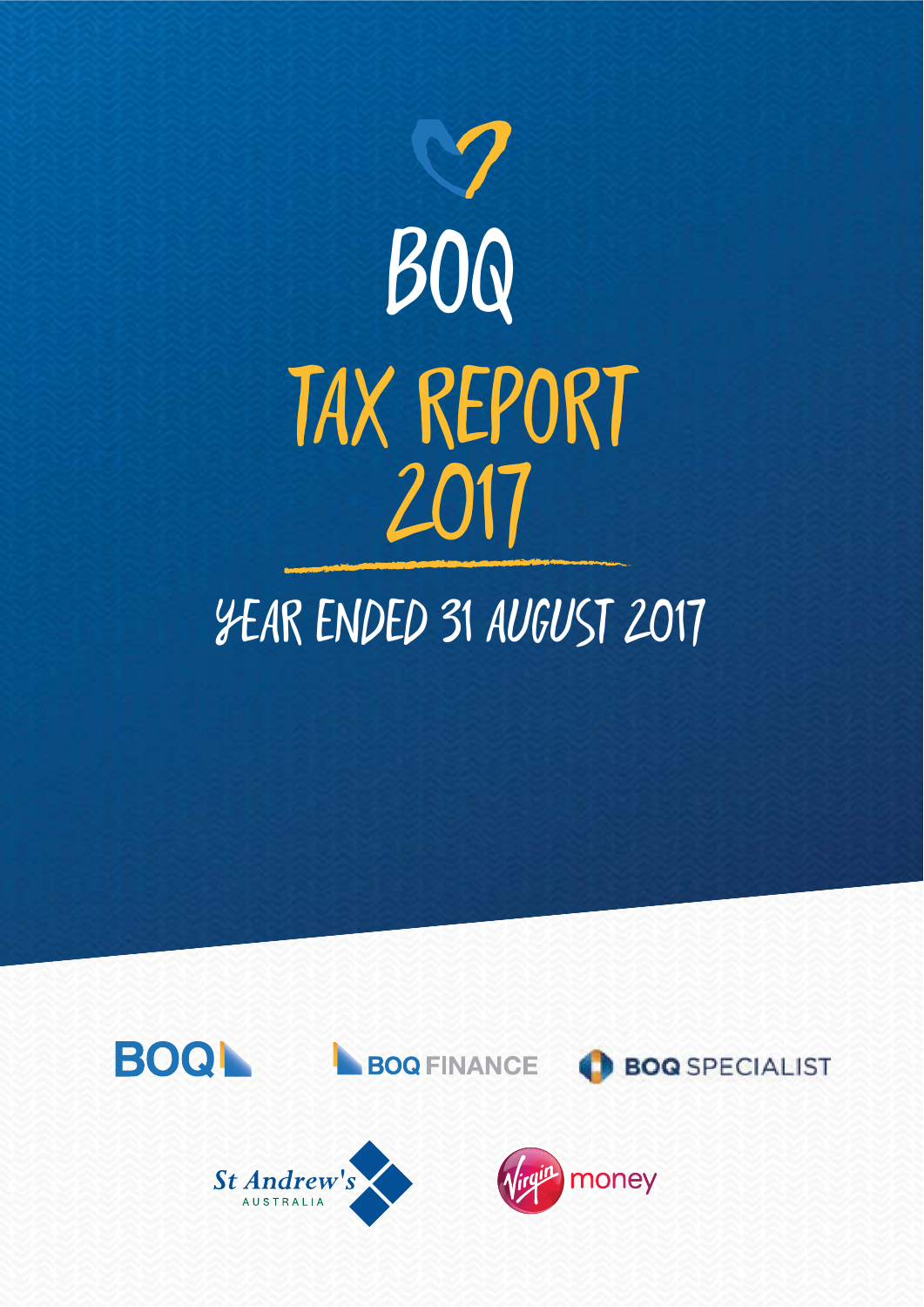| <b>CONTENTS</b>                                    |   |
|----------------------------------------------------|---|
|                                                    |   |
| <b>Chief Financial Officer's Introduction</b>      | 3 |
| <b>Overview of BOQ Group</b>                       | 4 |
| <b>Tax Strategy and Governance</b>                 |   |
| Income Taxes Disclosed in BOQ's 2017 Annual Report | 5 |
| <b>Taxes Paid</b>                                  | 6 |
| Independent auditors' report                       |   |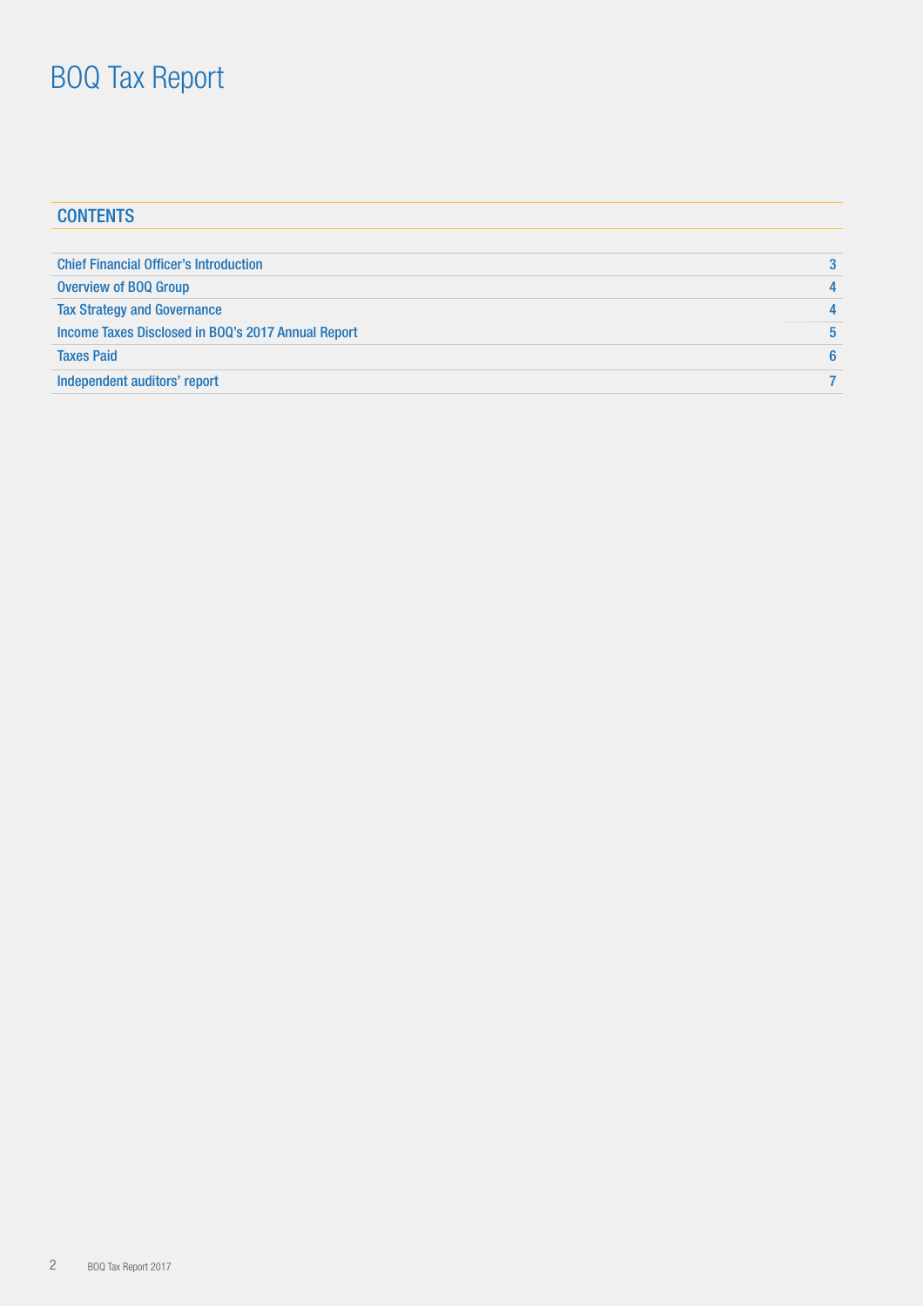### Chief Financial Officer's Introduction

I am pleased to present the Bank of Queensland Limited Group's (BOQ or BOQ Group) Tax Report for the year ended 31 August 2017. BOQ takes its tax compliance responsibilities seriously and has policies and procedures in place to ensure that all tax obligations are satisfied in a lawful manner.

BOQ makes a wide range of tax-related payments to tax authorities in Australia and New Zealand (NZ). In addition to income tax, BOQ is also subject to fringe benefits tax (FBT), goods and services tax (GST) and payroll tax. BOQ also collects and pays 'pay as you go' (PAYG) taxes on behalf of its employees. Stamp duty and withholding taxes are also paid on behalf of customers and investors.

In the 2017 financial year, BOQ paid \$165 million in taxes (refer to Page 6 for composition). BOQ's tax expense for accounting purposes of \$155 million represents an effective tax rate of 30.6%. This is slightly lower than the historical BOQ effective tax rate as a result of the utilisation of previously unrecognised capital losses against the profit on the disposal of a vendor finance entity. Consistent with prior years, the BOQ effective tax rate remains above the corporate tax rate of 30% largely as a result of convertible preference share and capital note distributions, which are treated as non-deductible distributions for tax purposes.

As a financial institution, a number of BOQ's products are classified as input taxed supplies (e.g. deposit products and loans) for GST purposes. As a result, GST is not included in amounts charged to customers (e.g. fees and interest) and BOQ is unable to recover input tax credits for the GST included in the price of purchases related to these input taxed supplies. BOQ also makes supplies that are taxable (subject to GST). BOQ can recover the full amount of GST incurred on inputs related to taxable supplies. As a result of the mix of BOQ's business operations, BOQ is a net payer of GST. In 2017, BOQ incurred \$18 million of GST that it was unable to recover.

In addition, for the personal income tax year ended 30 June 2017, \$69 million of PAYG withholding taxes were remitted to the Australian Taxation Office (ATO) on behalf of BOQ employees.

This report provides the following information in relation to BOQ:

- Overview of BOQ Group
- Tax strategy and governance
- Income taxes disclosed in BOQ's 2017 Annual Report
- Taxes paid.

The information in this report is in addition to information published in the BOQ 2017 Annual Report which was prepared in accordance with Australian Accounting Standards and complies with the International Financial Reporting Standards.

than

Anthony Rose Chief Financial Officer 17 April 2018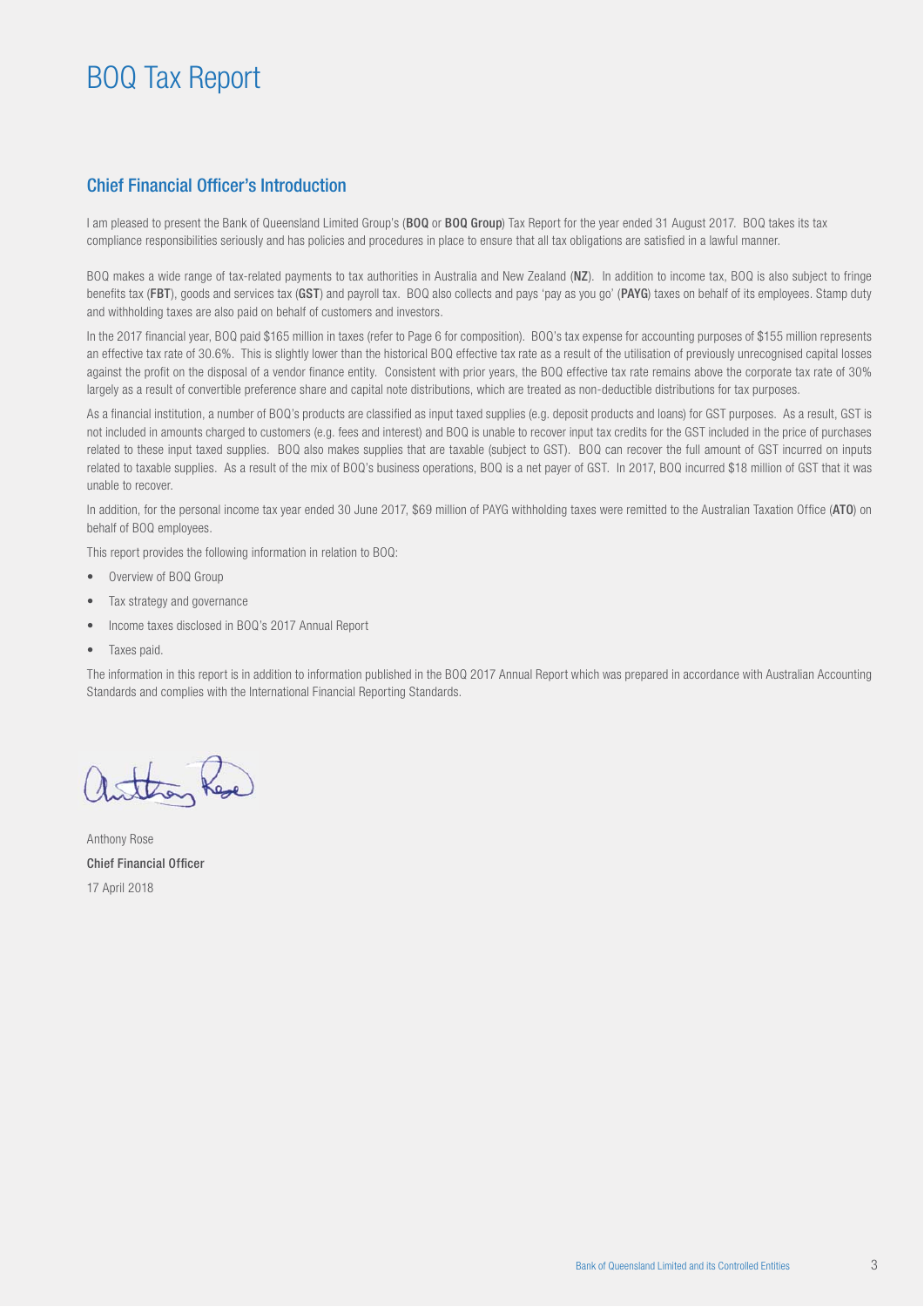### Overview of BOQ Group

BOQ is a full service financial institution, listed on the Australian Securities Exchange (ASX), regulated by the Australian Prudential Regulation Authority (APRA) as an authorised deposit taking institution and ranked among the top 100 companies by market capitalisation on the ASX. BOQ has grown from being the first Permanent Building Society in Queensland in 1874 to the current day network of retail branches and other points of presence spanning every state and territory in Australia.

BOQ's main operations include – as a retail bank – taking deposits from customers, and providing loan facilities to borrowers, as well as the provision of equipment finance and insurance. BOQ's profits are largely earned within Australia. BOQ also earns profits in NZ, although the contributions are not material. BOQ books profits and pays tax in the jurisdiction where the service is provided to the customer. BOQ does not provide any services to customers or have profits in any jurisdictions outside of Australia and NZ.

For Australian tax purposes, BOQ has elected to form an income tax consolidated group (the BOQ Tax Consolidated Group). The BOQ Tax Consolidated Group is made up of Bank of Queensland Limited (as the Head Company of the Tax Consolidated Group) and its wholly owned Australian subsidiaries. For income tax purposes, the members of the BOQ Tax Consolidated Group are treated as if they were a 'single taxpayer'.

BOQ generates franking credits in Australia in respect of income tax paid by the BOQ Group. These franking credits are then passed on to shareholders in the form of franked dividends. BOQ has a strong history of paying franked dividends on ordinary shares, convertible preference shares and capital notes.

BOQ employs over two thousand people in Australia and manages the employment related taxes in respect of these employees.

As at 31 August 2017 BOQ had two NZ companies and one NZ branch. These NZ entities are subject to the NZ tax regime. Profits of the NZ entities are taxed at the NZ corporate tax rate of 28% (as compared to the Australian corporate tax rate of 30%). BOQ has minor cross border charges related to management services, interest and royalties that are immaterial to BOQ's operations.

### Tax Strategy and Governance

BOQ's tax strategy is focused on integrity, compliance, certainty and maximising shareholder value.

This strategy is implemented through BOQ's Tax Risk Management Policy (TRM Policy). The TRM Policy is approved by the BOQ Board and subject to annual review. The TRM Policy outlines the following governance parameters that are to be followed at all times:

- The BOQ Group will comply with all relevant tax laws in the jurisdictions in which it operates;
- The integrity of the BOQ Group and both financial and non-financial impacts of decisions are to be considered when assessing tax positions and strategies;
- The BOQ Group has an obligation to pay the legally correct amount of taxes due, as established by the laws in the jurisdictions in which it operates. This includes an obligation to lodge returns and pay taxes on time;
- The BOQ Group seeks to achieve certainty relating to all tax positions adopted, however acknowledges that this may not always be possible. All tax positions adopted by the BOQ Group are to be no less than "reasonably arguable", however significant tax positions or issues that may carry reputational risk are expected to have much higher levels of certainty; and
- The BOQ Group will not enter into artificial or contrived arrangements to achieve a tax benefit.

BOQ has developed and fostered good working relationships with the ATO. This has been achieved by proactively contacting the ATO to discuss key tax issues, seeking private binding rulings on material tax issues that are considered uncertain and engaging with the ATO ensure efficiencies with respect to a range of reporting obligations. The ATO has undertaken various tax risk reviews consistent with its approach to organisations of a similar size and complexity to BOQ. BOQ has approached these risk reviews in an open, cooperative and professional manner.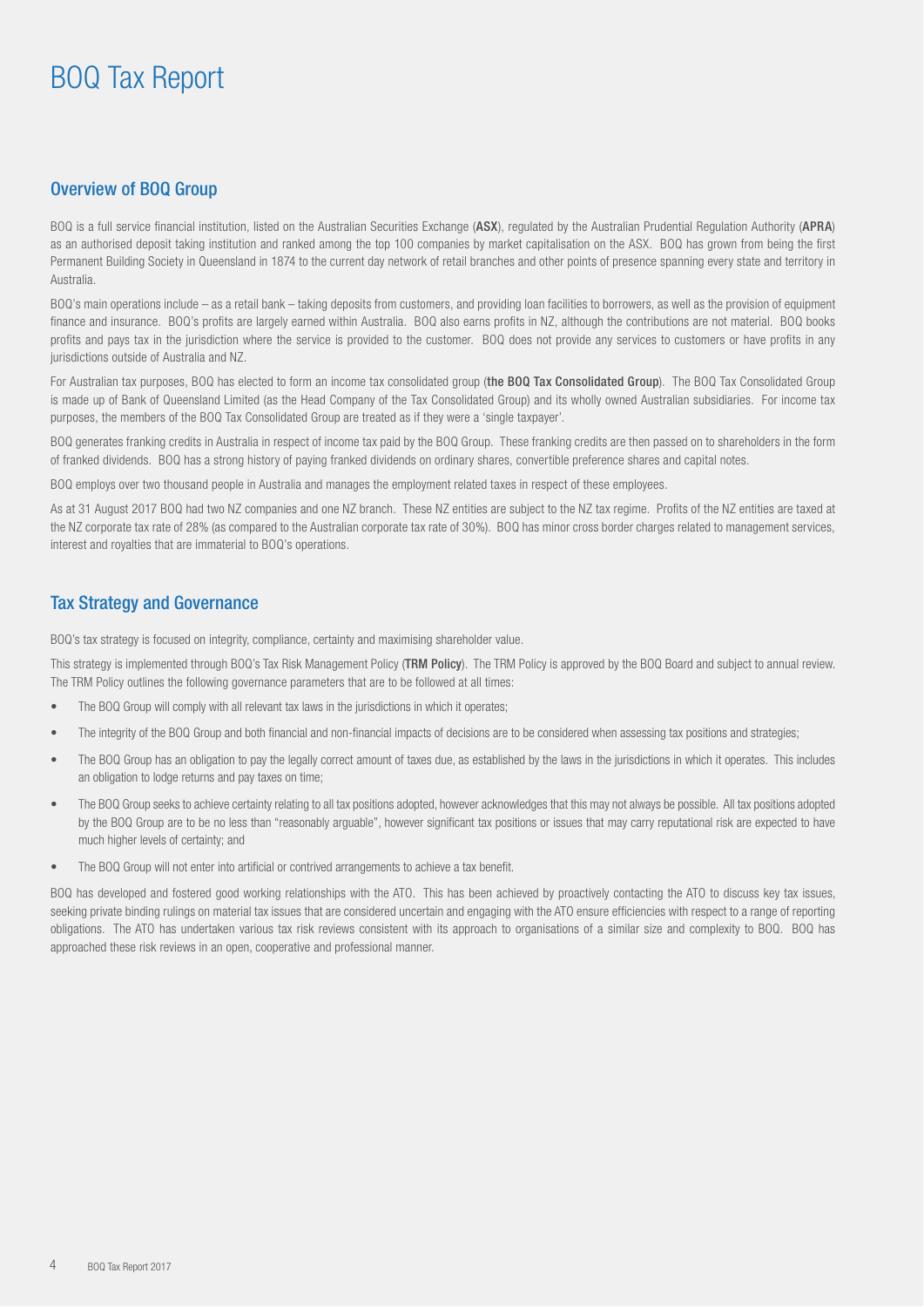### Income Taxes Disclosed in BOQ's 2017 Annual Report

BOQ reported income tax expense of \$155 million in the 2017 financial year. BOQ's statutory effective tax rate of 30.6% for the 2017 financial year has been calculated by dividing BOQ's income tax expense by the accounting profit. The primary drivers of BOQ's income tax expense and effective tax rate are as follows:

|                                                                          | $\frac{0}{0}$ | Sm    |
|--------------------------------------------------------------------------|---------------|-------|
| Profit before income tax                                                 |               | 507.0 |
| Tax using BOQ's statutory tax rate <sup>1</sup>                          | 30.0          | 152.1 |
| Convertible preference share and capital note distributions <sup>2</sup> | 1.3           | 6.5   |
| Amortisation $-$ Customer related intangibles and brands $3$             | 0.6           | 2.9   |
| Profit on disposal of a vendor finance entity 4                          | (1.0)         | (4.8) |
| Other items                                                              | (0.3)         | (1.7) |
| Total income tax expense / effective tax rate                            | 30.6          | 155.0 |

Income tax expense is an accounting concept which represents the amount of income tax accrued for accounting purposes. Income tax expense includes both current and deferred tax (i.e. tax that will be paid / received in a later income year). As a result, there will usually be differences between the income tax expense and the amount of tax paid for the period to the relevant tax authorities.

The primary differences between BOQ's income tax expense and the amount of income tax paid by BOQ for the 2017 financial year are as follows:

|                                           | \$m  |
|-------------------------------------------|------|
| Income tax expense                        | 155  |
| Leasing adjustment 5                      | (10) |
| Movement in provisions for impairment     | (9)  |
| Movement in accruals and other provisions | (3)  |
| Income tax paid                           | 133  |

#### Notes

Note 1 – Australian statutory tax rate is 30%.

Note 2 – Convertible Preference Shares and Capital Notes are treated as equity instruments for tax purposes. As a result, distributions are not deductible.

Note 3 – Accounting amortisation of customer related intangibles and brands are not deductible.

- Note 4 The capital gain of \$39m resulting from the disposal of the vendor finance entity was reduced to nil as a result of the utilisation of previously unrecognised capital losses. Accordingly, no tax was payable in relation to the disposal of this vendor finance entity.
- Note 5 The leasing adjustment relates predominately to differences between the tax and accounting treatment of finance leases. For tax purposes, BOQ is required to treat all lease payments as assessable and is eligible to claim depreciation deductions in relation to the leased assets.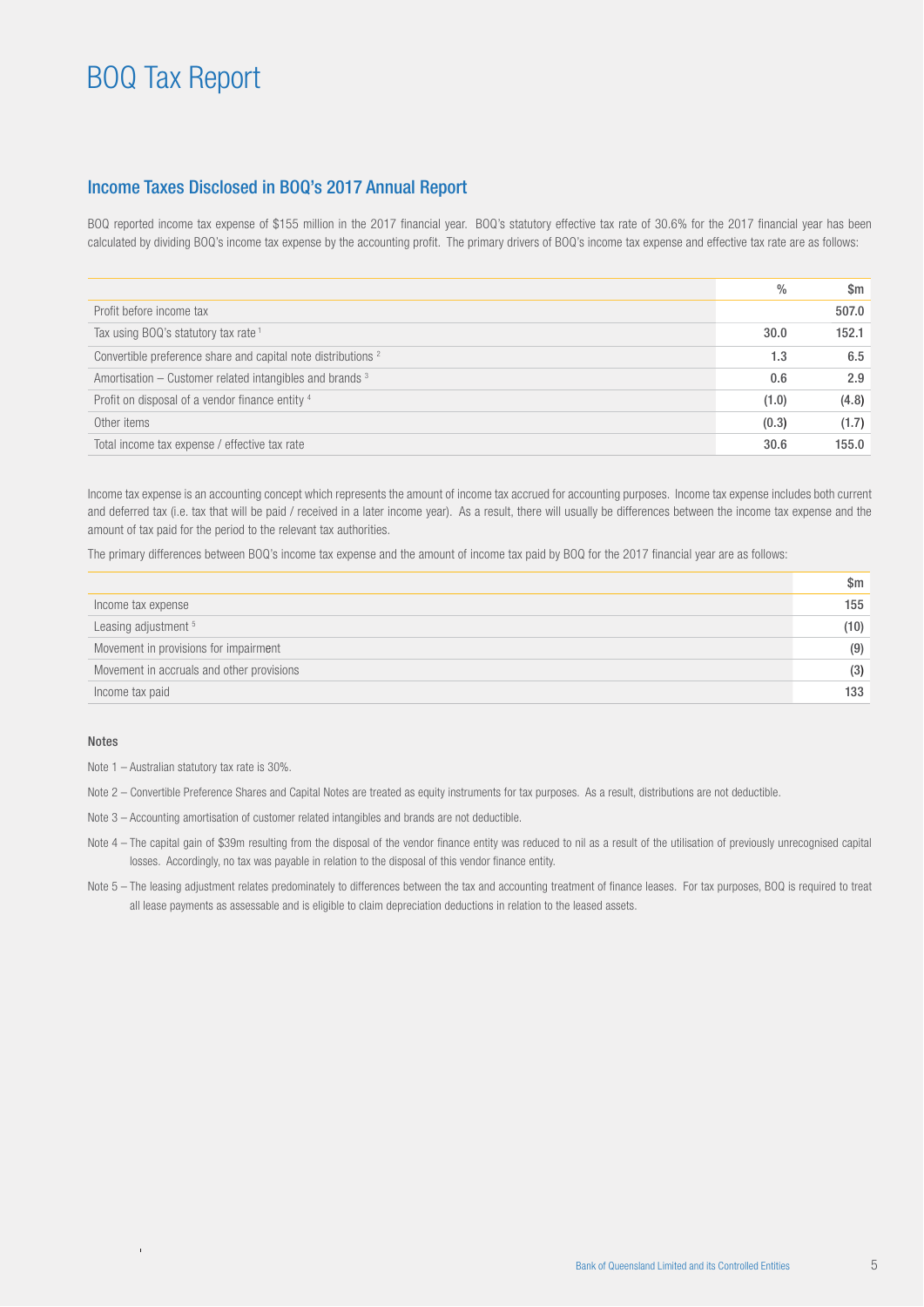### Taxes Paid

The table below illustrates the types of taxes paid by the BOQ Group in the 2017 financial year to the Australian (Federal and State) and NZ tax authorities. The majority of BOQ's operations are in Australia.

| <b>Tax Authority</b> | Corporate income<br>tax <sup>1</sup> | Employer / payroll<br>taxes $2$ | Indirect taxes net of<br>recoveries <sup>3</sup> | Total taxes paid | <b>Employee taxes</b><br>remitted <sup>4</sup> |
|----------------------|--------------------------------------|---------------------------------|--------------------------------------------------|------------------|------------------------------------------------|
|                      | Sm                                   | $\mathsf{Sm}$                   | $\mathsf{Sm}$                                    | Sm               | $\mathsf{S}$ m                                 |
| Australia (Federal)  | 131                                  |                                 | 18                                               | 150              | 69                                             |
| Australia (State)    | $\overline{\phantom{a}}$             | 13                              | $\overline{\phantom{a}}$                         | 13               |                                                |
| NZ <sup>5</sup>      |                                      |                                 | $\overline{\phantom{a}}$                         |                  |                                                |
| Total                | 133                                  | 14                              | 18                                               | 165              | 69                                             |

#### Notes

Note 1 – Corporate income tax relates to the year ended 31 August 2017, the relevant return period for the BOQ Group income tax returns in both Australia and New Zealand.

Note 2 – Consists of payroll and FBT taxes paid resulting from BOQ's role as an employer. Figures represent payroll tax for the 30 June 2017 year and FBT for the 31 March 2017 year which are the relevant annual return periods for those taxes.

Note 3 – Consists of GST which cannot be recovered from governments.

Note 4 – Consists of PAYG withholding taxes collected on behalf of employees and paid by BOQ for the 30 June 2017 year which is the relevant annual return period for PAYG.

Note 5 – NZ taxes paid have been presented in Australian dollars using the conversion rate at 31 August 2017.